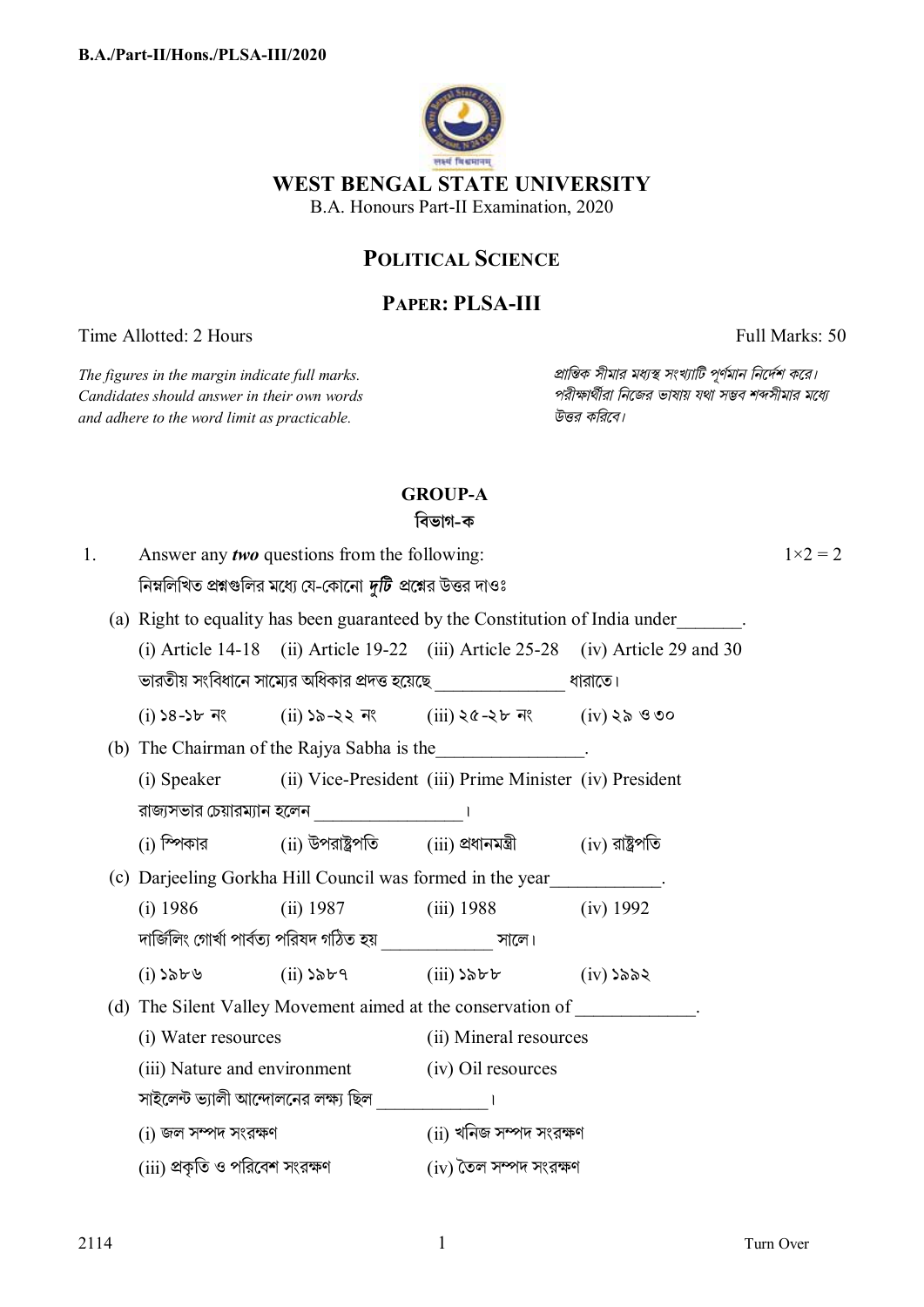#### **B.A./Part-II/Hons./PLSA-III/2020**

|                            | (e) Operation Barga was launched in the year |              |             |  |  |  |
|----------------------------|----------------------------------------------|--------------|-------------|--|--|--|
| $(i)$ 1978                 | $(ii)$ 1979                                  | $(iii)$ 1980 | (iv) 1981   |  |  |  |
| অপারেশন বর্গা প্রযুক্ত হয় |                                              | সালে।        |             |  |  |  |
| $(i)$ ১৯৭৮                 | $(ii)$ ১৯৭৯                                  | $(iii)$ ১৯৮০ | $(iv)$ ১৯৮১ |  |  |  |

### **GROUP-B**

#### **িবভাগ-খ**

- 2. Answer any *four* questions from the following: (each within 50 words) নিম্নলিখিত প্রশ্নগুলি থেকে যে-কোনো *চারটি প্র*শ্নের উত্তর দাওঃ (প্রতিটি ৫০টি শব্দের মধ্যে)
	- (a) What is the purpose of 'Visakha Guidelines'? 'বিশাখা গাইডলাইনের' উদ্দেশ্য কি ?
	- (b) What do you mean by 'Habeas Corpus'? 'Habeas Corpus' কাকে বলে ?
	- (c) Mention the significance of the veto power of the President of India. ভারতের রাষ্ট্রপতির ভেটো ক্ষমতার তাৎপর্য লেখাে।
	- (d) What is meant by the discretionary powers of the Governor of any state of India? ভারতের কােনাে অঙ্গরাজ্যের রাজ্যপালের স্বেচ্ছাধীন ক্ষমতা বলতে কি বােঝায় ?
	- (e) Mention four national political parties taking part in Indian Politics. ভারতীয় রাজনীতিতে অংশগ্রহণকারী চারটি জাতীয় রাজনৈতিক দলের উল্লেখ করো।
	- (f) What do you understand by coalition politics? জোট রাজনীতি বলতে কি বোঝায় ?
	- (g) Discuss in brief the policy of reservation in India. ভারতের সংরক্ষণ নীতি সংক্ষেপে আলোচনা করো।
	- (h) Mention the objectives of the Maoist movement. মাওবাদী আন্দোলনের উদ্দেশ্যগুলি উল্লেখ করো।
	- (i) What is Operation Barga? অপারেশন বর্গা কি ?
	- (j) What are the main objectives of Gorkhaland movement? গোৰ্খাল্যাণ্ড আন্দোলনের মূল লক্ষ্যসমূহ কি কি ?

## **GROUP-C**

#### **িবভাগ-গ**

- 3. Answer any *two* questions from the following: (each within 100 words) নিম্নলিখিত প্রশ্নগুলি থেকে যে-কোনো *দুটি প্র*শ্নের উত্তর দাওঃ (প্রতিটি ১০০ শব্দের মধ্যে)
	- (a) Explain the nature of the Preamble to the Constitution of India. ভারতীয় সংবিধানের প্রস্তাবনার প্রকৃতি ব্যাখ্যা করো।

 $5 \times 2 = 10$